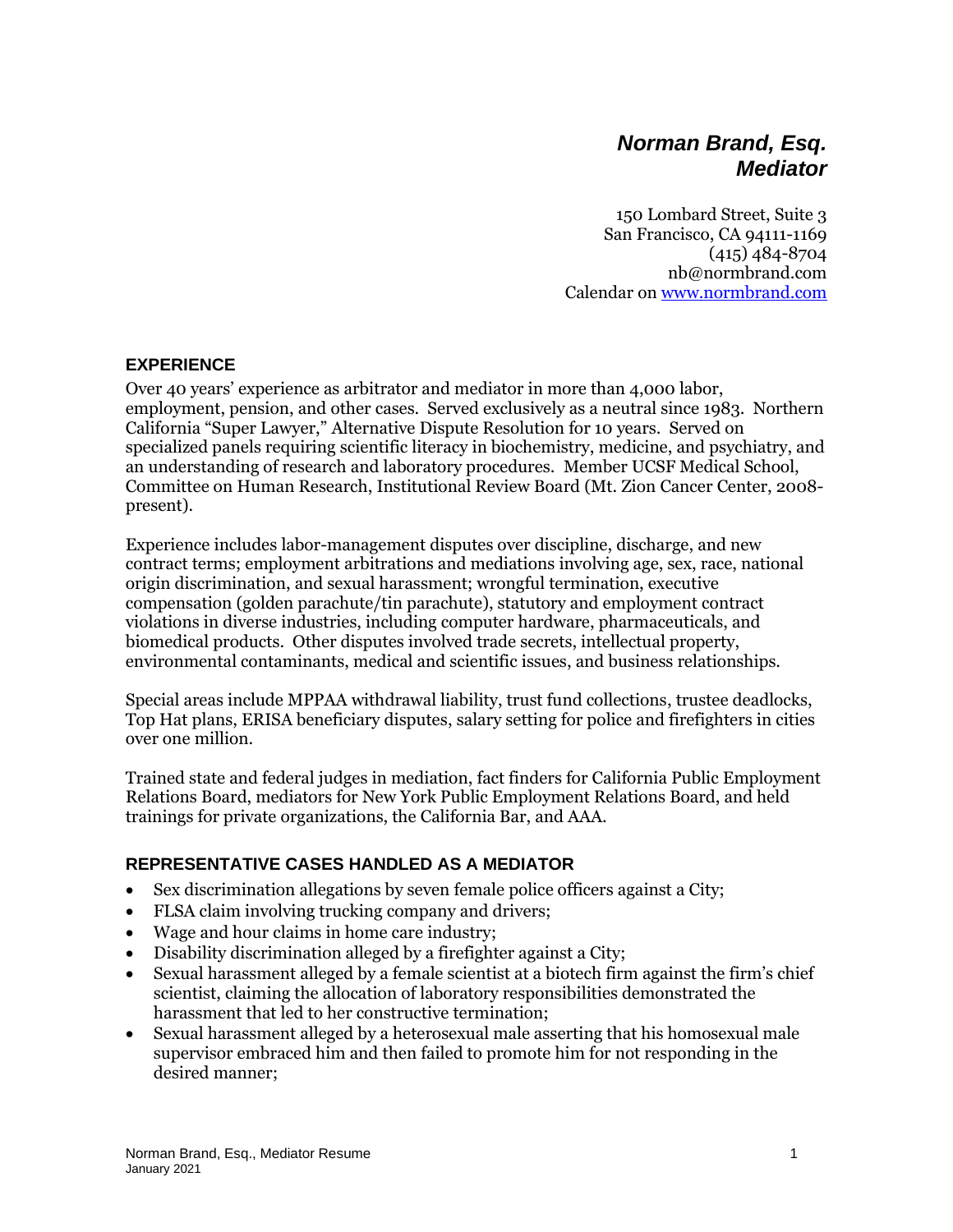- Age and sex discrimination by an executive against a financial institution (settlement occurred by assisting in analyzing the risk adjusted net present value of the case);
- National origin discrimination lawsuit by a professor against an educational institution (assisted parties in reaching agreement that included research support, an interim title, and a financial settlement);
- Mediated first agreed-upon teacher "pay for performance" experiment in the Denver public schools;
- Mediated individual claims under dispute resolution programs in Fortune 100 companies;
- Mediated new contract terms with police and cities;
- Wrongful termination/age discrimination case by General Counsel against Fortune 100 company resolved through re-structuring severance package;
- Race, national origin discrimination, and wrongful termination case by senior executive against foreign company doing business in U.S.;
- Constructive termination and race discrimination claim at software company by midlevel employee involving stock options;
- Mediated new contract terms for physicians and surgeons employed in county hospitals.

# **MULTI-PARTY DISPUTE RESOLUTION EXPERIENCE**

- Mediated contract dispute over new San Francisco Bay Bridge construction involving 12 parties;
- Mediated class action FLSA claims;
- Mediated Superfund site cleanup agreement involving 19 parties and obligations in excess of \$200 million;
- Mediated annual maintenance agreements involving all Reclamation Districts in the Sacramento Delta and the California Department of Fish and Game;
- Mediated trust fund breakup involving two unions and nine employers.

# **PROFESSIONAL AFFILIATIONS**

- The College of Labor and Employment Lawyers (President 2017, Board of Governors, Secretary, Treasurer, Vice President);
- The American College of Employee Benefit Counsel (Fellow);
- National Academy of Arbitrators, (Past Regional Chair);
- Bar Association of San Francisco, Labor & Employment Law Section, Executive Committee (2010—2020);
- National Academy of Distinguished Neutrals;
- California Dispute Resolution Council (Past President);
- California State Bar Association (Labor and Employment Law Section, Past Secretary);
- International Foundation of Employee Benefit Plans (Arbitration Committee, Past Chair);
- American Bar Association (Labor and Employment Law);

# **WORK HISTORY**

Arbitrator, Mediator, Full-time Neutral, Self-employed, 1983-present; Adjunct Professor, Hastings College of the Law, 1992-1997; President, Impartial Enterprises, Inc., 1985-88; Professor, Albany Law School of Union University, 1978-83; Ad Hoc Mediator, New York State Public Employment Relations Board, 1978-83; Labor Counsel, Emergency Financial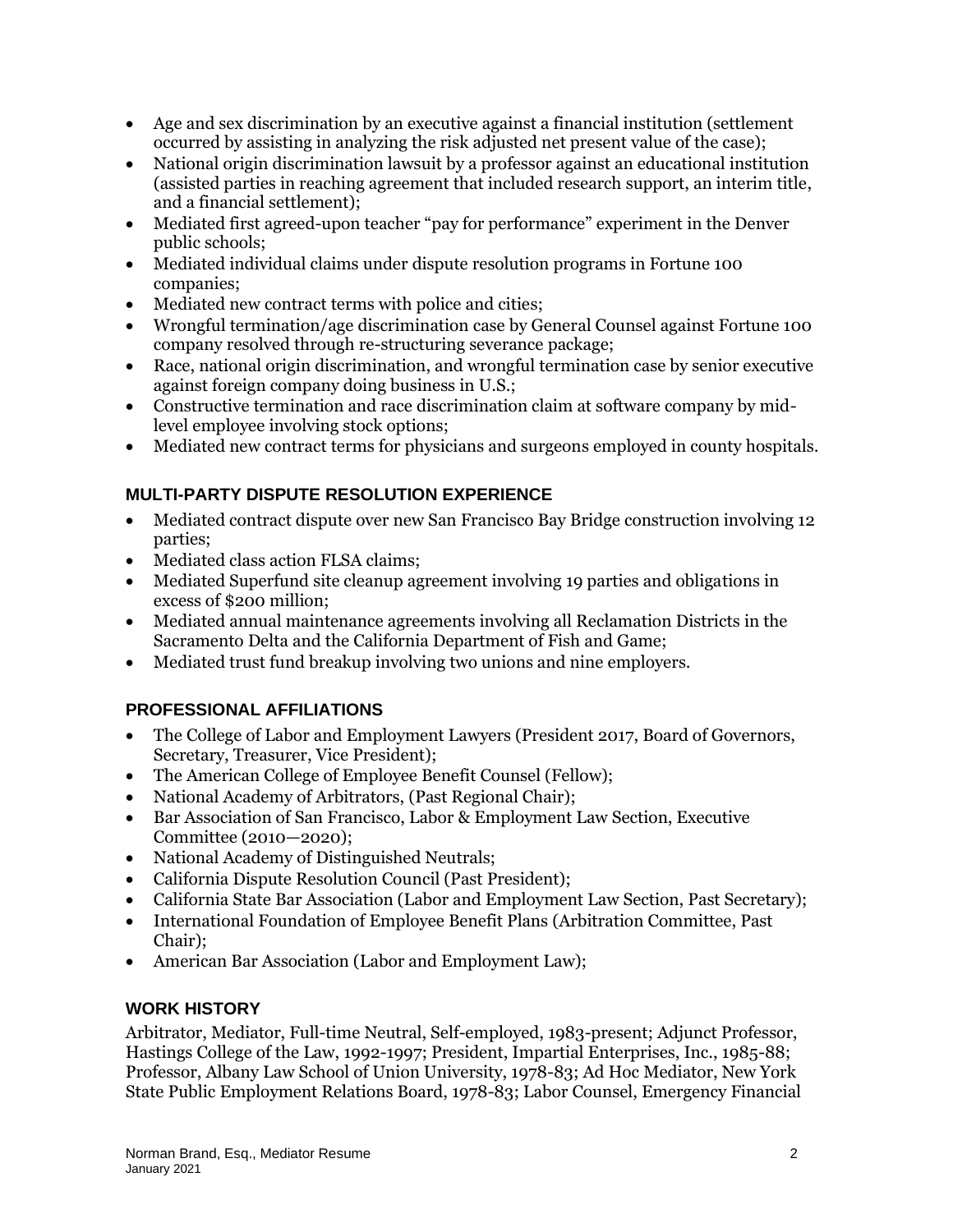Control Board, City of New York, 1976-78; Executive Assistant, New York State Director of Employee Relations, 1975-78; Editorial Consultant/Technical Writer, 1972-75; Professor of English, University of California at Davis, 1970-72; Professor/Consultant, Council on Legal Education Opportunity, 1969-74.

#### **ALTERNATIVE DISPUTE RESOLUTION TRAINING**

- Faculty, AAA Advanced Mediator Training, 2009;
- Anatomy of a Mediation, Mediator Training, Mediation Society, 2009;
- NAA Annual Meeting, 2007; NAA Beyond the Protocol: The Future of Due Process in Workplace Dispute Resolution, 2007;
- ACR/Harvard/AAA, Advanced Commercial Mediation Institute, 2006;
- AAA Arbitrator Ethics and Disclosure (ACE003), 2005, 2004;
- AAA Employment Arbitrator Training II, 2003;
- AAA Labor Arbitrator II Training: Advanced Case Management Issues, 2003;
- AAA Arbitrator Update 2001;
- Alliance for Education in Dispute Resolution and Department of Labor, Mediation of Wage and Hour Cases, 2000;
- So You Think You're a Mediator, Advanced Mediation Training, 1999;
- Faculty, AAA Employment Arbitration: Managing the Process, 1999;
- AAA Employment Panel Training, 1997;
- Los Angeles County Bar, Advanced Mediation Training;
- AAA Mediation Training;
- Trainer for new mediators, New York Public Employment Relations Board, 1982-3.

# **EDUCATION**

University of California, Davis, J.D., 1975 Arizona State University, Ph.D. (English), 1971 Harpur College, State University of New York, Binghamton, B.A. (English, Biology), 1966 Bronx High School of Science, 1961

# **CERTIFICATIONS**

New York State Bar, 1984; California State Bar, 1976

#### **PANELS**

- AAA Mediator Panel
- National Academy of Distinguished Neutrals

# **SIGNIFICANT PUBLICATIONS**

- Brand, Norman. Rev. of *Toward a New Federal Law of Arbitration*, by Thomas E. Carbonneau. *Dispute Resolution Magazine* (Summer 2015:24-27). Print.
- Co-Editor in Chief (with M. Biren), *[Discipline and Discharge in Arbitration](http://storefront.bnabooks.com/cgi-bin/bnabooks.storefront/en/product/9232)*, 3rd ed. (BNA: 2015). Editor in Chief, 1st ed. (BNA: 1998). Co-Editor in Chief (with M. Biren), 2nd ed. (BNA: 2008).
- *Labor Arbitration: The Strategy of Persuasion*, 2nd ed. (San Francisco: 2006).
- Editor, *[How ADR Works](http://storefront.bnabooks.com/cgi-bin/bnabooks.storefront/en/product/1253)* (Washington: BNA, 2002).